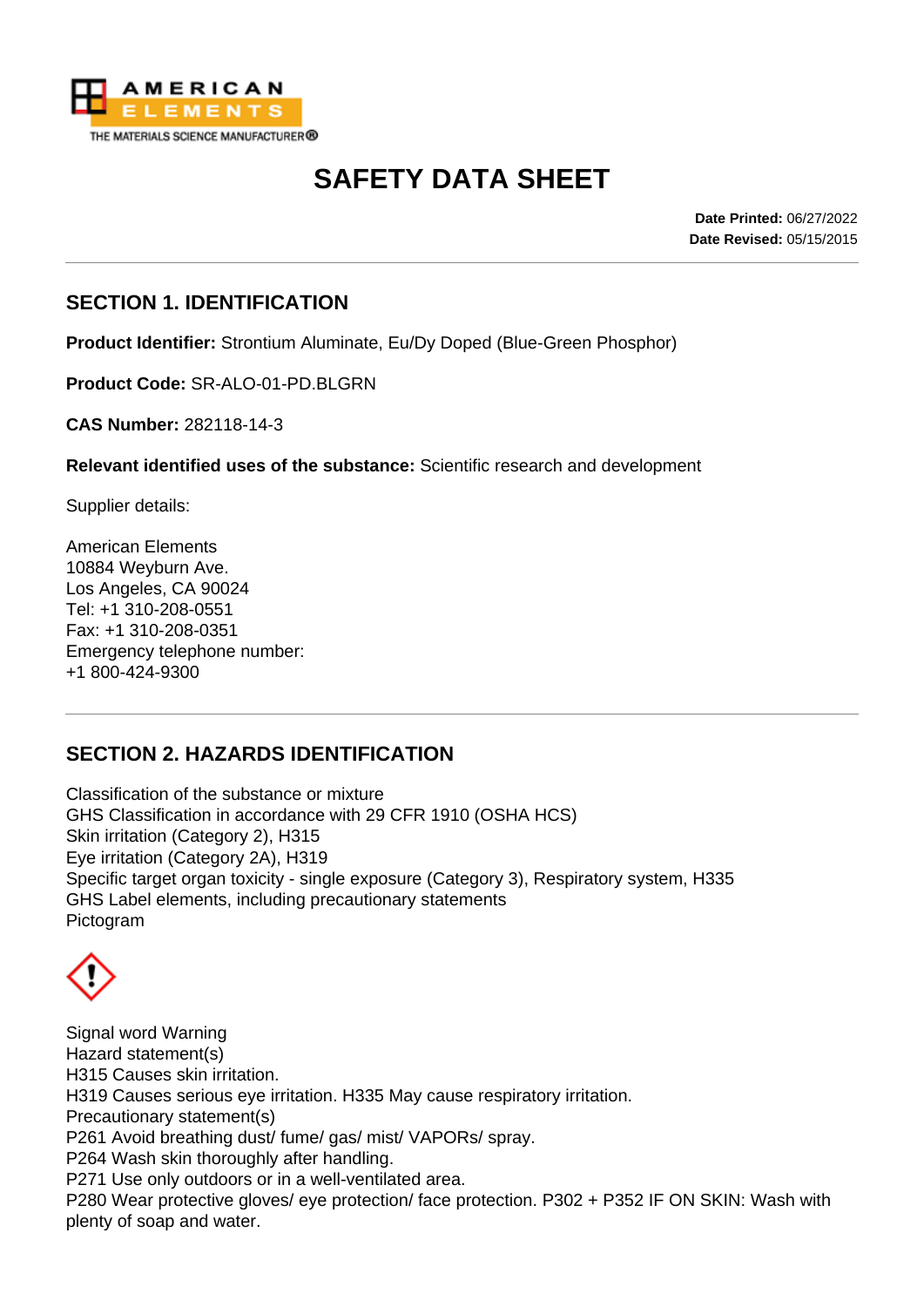P304 + P340 IF INHALED: Remove victim to fresh air and keep at rest in a position comfortable for breathing.

P305 + P351 + P338 IF IN EYES: Rinse cautiously with water for several minutes. Remove contact lenses, if present and easy to do. Continue rinsing.

P312 Call a POISON CENTER or doctor/ physician if you feel unwell.

P321 Specific treatment (see supplemental first aid instructions on this label). P332 + P313 If skin irritation occurs: Get medical advice/ attention.

P337 + P313 If eye irritation persists: Get medical advice/ attention. P362 Take off contaminated clothing and wash before reuse.

P403 + P233 Store in a well-ventilated place. Keep container tightly closed. P405 Store locked up. P501 Dispose of contents/ container to an approved waste disposal plant.

# **SECTION 3. COMPOSITION/INFORMATION ON INGREDIENTS**

Synonyms: Europium and dysprosium doped strontium, Long persistent blue-green phosphor, Aluminum dysprosium europium strontium oxide Strontium aluminate, europium and dysprosium doped, SrAl2O4

Skin Irrit. 2; Eye Irrit. 2A;STOT SE 3; H315, H319, H335

# **SECTION 4. FIRST AID MEASURES**

General advice

Consult a physician. Show this safety data sheet to the doctor in attendance.Move out of dangerous area.

If inhaled

If breathed in, move person into fresh air. If not breathing, give artificial respiration. Consult a physician.

In case of skin contact

Wash off with soap and plenty of water. Consult a physician.

In case of eye contact

Rinse thoroughly with plenty of water for at least 15 minutes and consult a physician.

If swallowed

Never give anything by mouth to an unconscious person. Rinse mouth with water. Consult a physician. Most important symptoms and effects, both acute and delayed

The most important known symptoms and effects are described in the labelling (see section 2) and/or in section 11

Indication of any immediate medical attention and special treatment needed no data available

# **SECTION 5. FIREFIGHTING MEASURES**

Suitable extinguishing media Use water spray, alcohol-resistant foam, dry chemical or carbon dioxide. Special hazards arising from the substance or mixture no data available Advice for firefighters Wear self contained breathing apparatus for fire fighting if necessary. Further information no data available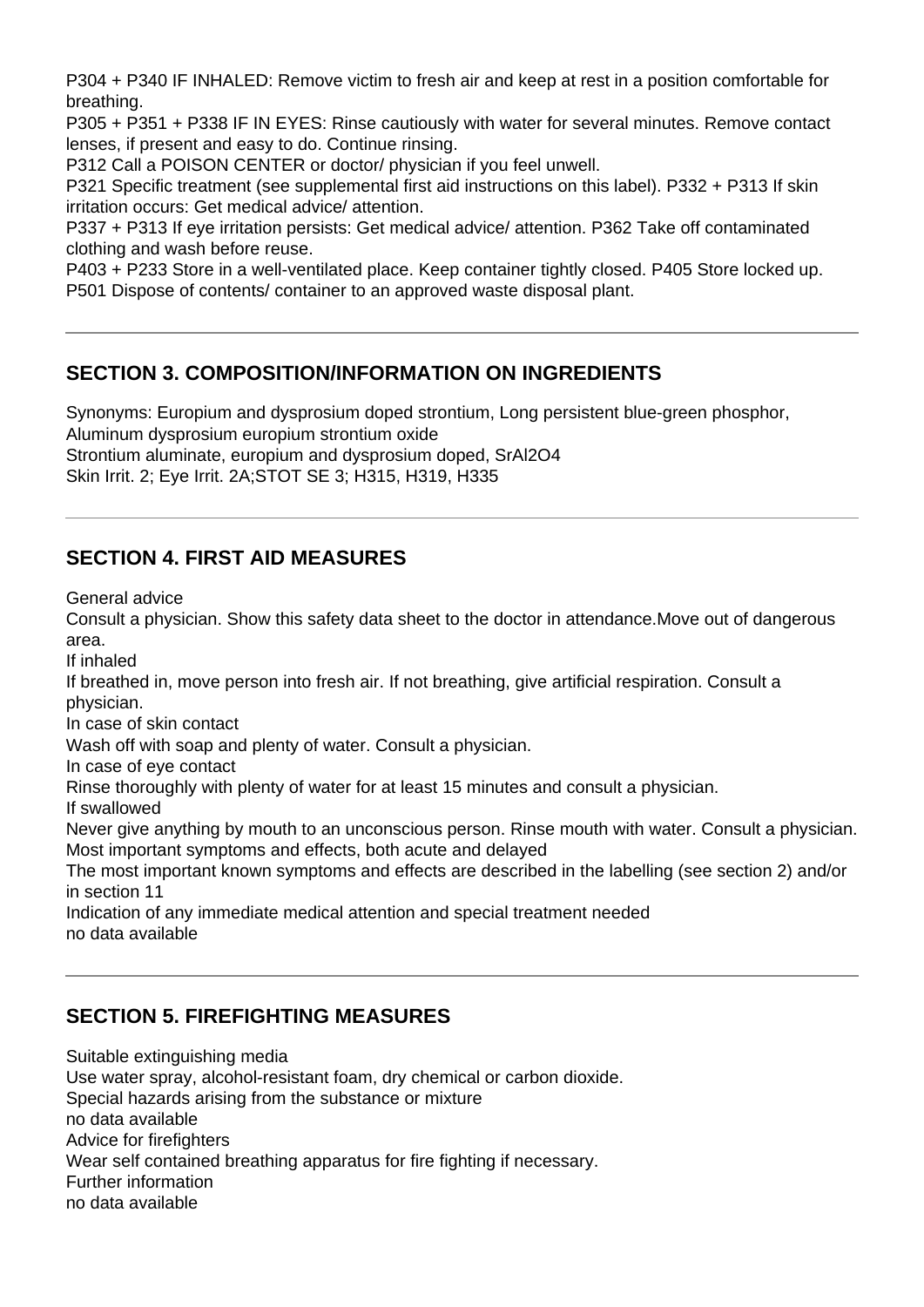# **SECTION 6. ACCIDENTAL RELEASE MEASURES**

Personal precautions, protective equipment and emergency procedures Use personal protective equipment. Avoid dust formation. Avoid breathing VAPORs, mist or gas. Ensure adequate ventilation. Evacuate personnel to safe areas. Avoid breathing dust. For personal protection see section 8. Environmental precautions Do not let product enter drains. Methods and materials for containment and cleaning up Pick up and arrange disposal without creating dust. Sweep up and shovel. Keep in suitable, closed containers for disposal. Reference to other sections For disposal see section 13.

# **SECTION 7. HANDLING AND STORAGE**

Precautions for safe handling

Avoid contact with skin and eyes. Avoid formation of dust and aerosols. Provide appropriate exhaust ventilation at places where dust is formed. For precautions see section 2.

Conditions for safe storage, including any incompatibilities Keep container tightly closed in a dry and well-ventilated place.

Specific end use(s) Apart from the uses mentioned in section 1 no other specific uses are stipulated

# **SECTION 8. EXPOSURE CONTROLS/PERSONAL PROTECTION**

#### Control parameters

Components with workplace control parameters Contains no substances with occupational exposure limit values.

Exposure controls

Appropriate engineering controls Handle in accordance with good industrial hygiene and safety practice. Wash hands before breaks and at the end of workday.

Personal protective equipment

Eye/face protection

Safety glasses with side-shields conforming to EN166 Use equipment for eye protection tested and approved under appropriate government standards such as NIOSH (US) or EN 166(EU).

#### Skin protection

Handle with gloves. Gloves must be inspected prior to use. Use proper glove removal technique (without touching glove's outer surface) to avoid skin contact with this product. Dispose of contaminated gloves after use in accordance with applicable laws and good laboratory practices. Wash and dry hands.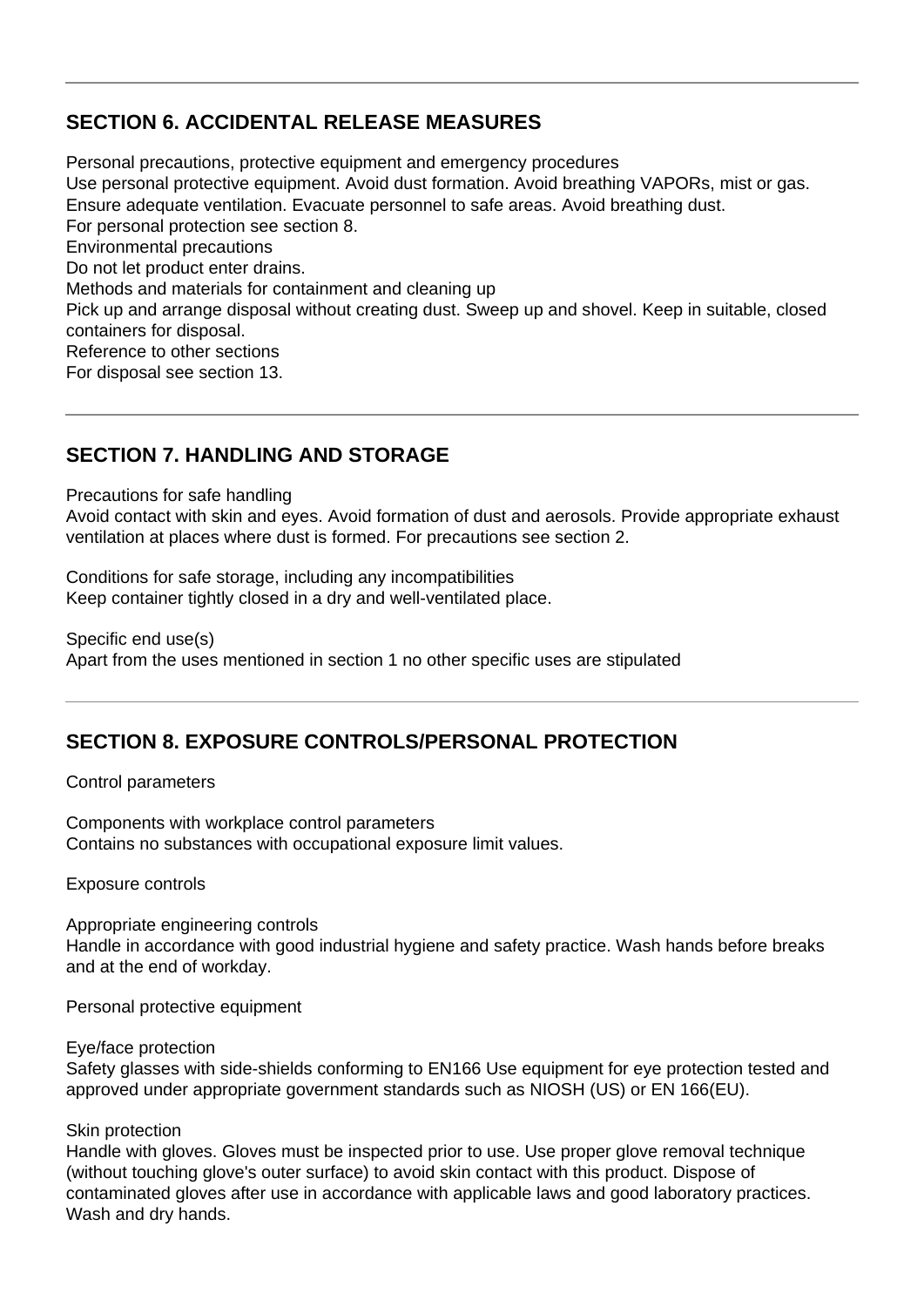Body Protection

impervious clothing, The type of protective equipment must be selected according to the concentration and amount of the dangerous substance at the specific workplace.

Respiratory protection

For nuisance exposures use type P95 (US) or type P1 (EU EN 143) particle respirator.For higher level protection use type OV/AG/P99 (US) or type ABEK-P2 (EU EN 143) respirator cartridges. Use respirators and components tested and approved under appropriate government standards such as NIOSH (US) or CEN (EU).

Control of environmental exposure Do not let product enter drains.

### **SECTION 9. PHYSICAL AND CHEMICAL PROPERTIES**

Form: solid Odor: no data available Odor Threshold: no data available pH: no data available Initial boiling point and boiling range: no data available Melting point/range: > 1,000 °C (> 1,832 °F) Flash point: no data available Evaporation rate: no data available Flammability (solid, gas): no data available Upper/lower flammability or explosive limits: no data available Vapor pressure: no data available Vapor density: no data available Relative density: 4.2 g/cm3 Water solubility: no data available Partition coefficient: n- octanol/water: no data available Auto-ignition temperature: no data available Decomposition temperature: no data available Viscosity: no data available Explosive properties: no data available Oxidizing properties: no data available

# **SECTION 10. STABILITY AND REACTIVITY**

**Reactivity** no data available

Chemical stability Stable under recommended storage conditions.

Possibility of hazardous reactions no data available

Conditions to avoid Exposure to moisture. Heat.

Incompatible materials Oxidizing agents, Metals, Acids, Bases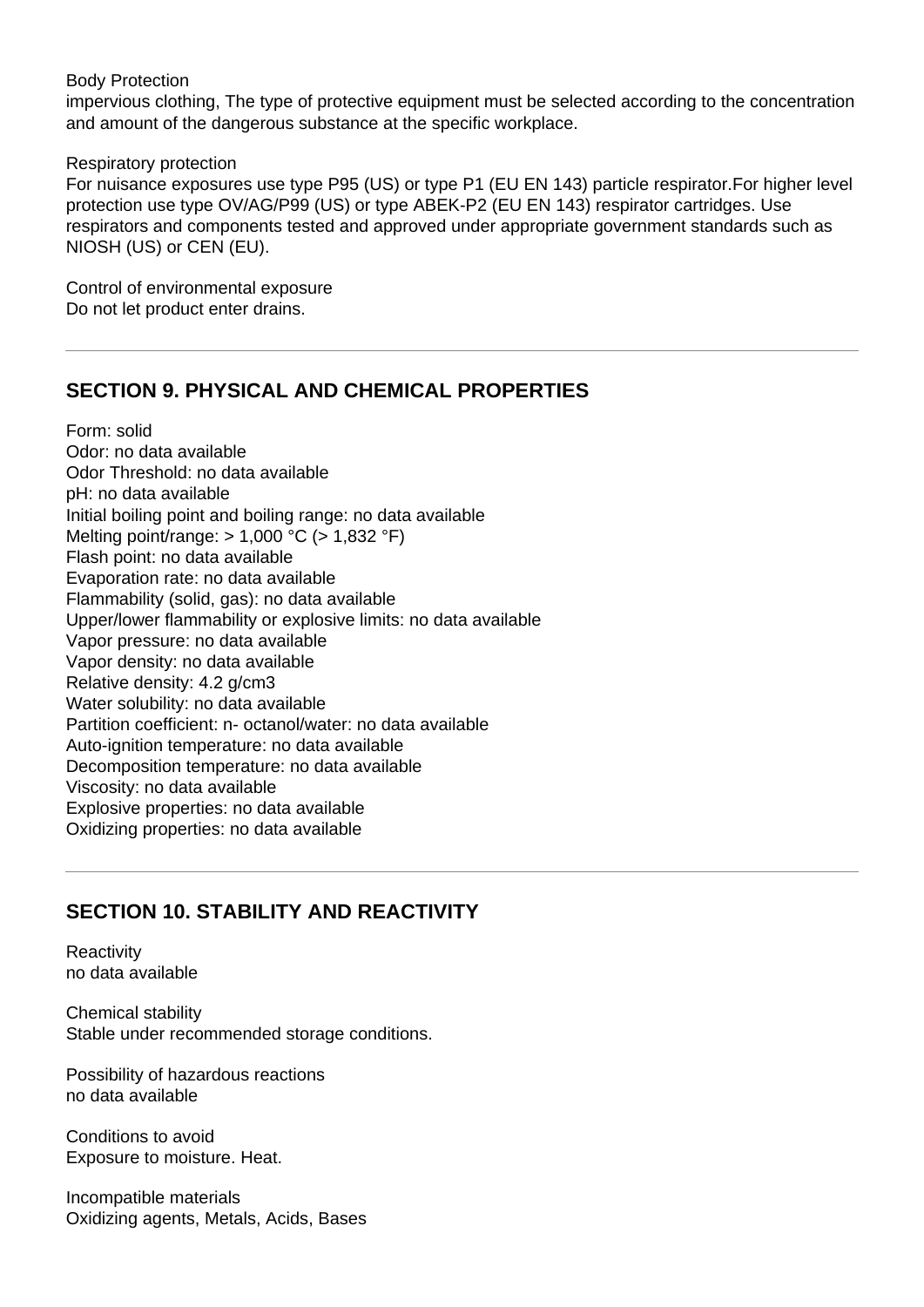Hazardous decomposition products Hazardous decomposition products formed under fire conditions. - Strontium oxides, Aluminum oxide, Metal oxides, Europium/europium oxides Other decomposition products - no data available In the event of fire: see section 5

# **SECTION 11. TOXICOLOGICAL INFORMATION**

Acute toxicity no data available

Inhalation: no data available

Dermal: no data available no data available Skin corrosion/irritation no data available

Serious eye damage/eye irritation no data available

Respiratory or skin sensitisation no data available

Germ cell mutagenicity no data available

**Carcinogenicity** 

IARC: No component of this product present at levels greater than or equal to 0.1% is identified as probable, possible or confirmed human carcinogen by IARC.

ACGIH: No component of this product present at levels greater than or equal to 0.1% is identified as a carcinogen or potential carcinogen by ACGIH.

NTP: No component of this product present at levels greater than or equal to 0.1% is identified as a known or anticipated carcinogen by NTP.

OSHA: No component of this product present at levels greater than or equal to 0.1% is identified as a carcinogen or potential carcinogen by OSHA.

Reproductive toxicity no data available no data available Specific target organ toxicity - single exposure no data available

Specific target organ toxicity - repeated exposure no data available

Aspiration hazard no data available

Additional Information RTECS: Not available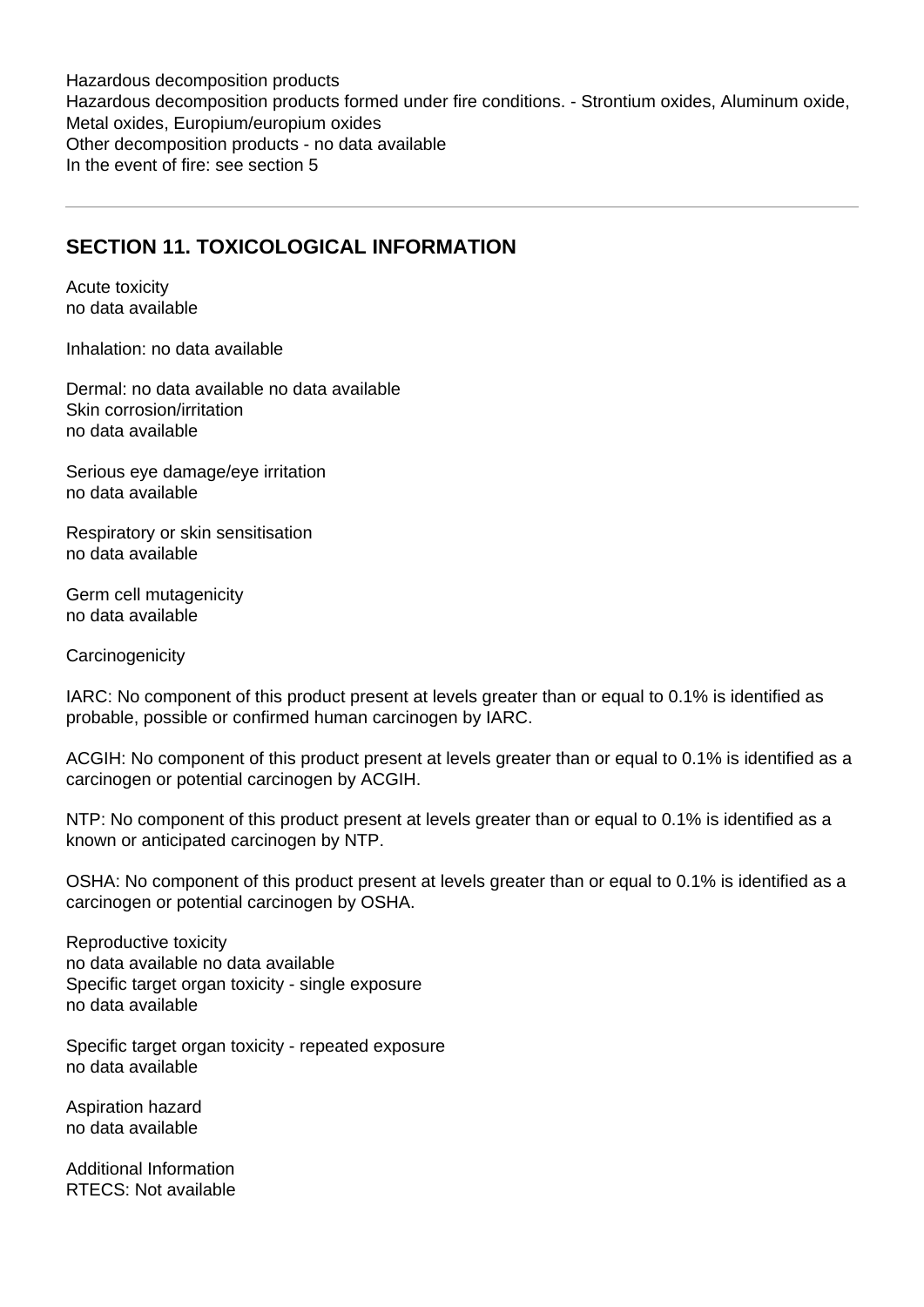To the best of our knowledge, the chemical, physical, and toxicological properties have not been thoroughly investigated.

### **SECTION 12. ECOLOGICAL INFORMATION**

**Toxicity** no data available

Persistence and degradability no data available

Bioaccumulative potential no data available

Mobility in soil no data available

Results of PBT and vPvB assessment PBT/vPvB assessment not available as chemical safety assessment not required/not conducted

Other adverse effects no data available

### **SECTION 13. DISPOSAL CONSIDERATIONS**

Product

Offer surplus and non-recyclable solutions to a licensed disposal company. Contact a licensed professional waste disposal service to dispose of this material.

Contaminated packaging Dispose of as unused product.

### **SECTION 14. EXPOSURE CONTROLS/PERSONAL PROTECTION**

DOT (US) Not dangerous goods

IMDG Not dangerous goods

IATA Not dangerous goods

### **SECTION 15. REGULATORY INFORMATION**

SARA 302 Components SARA 302: No chemicals in this material are subject to the reporting requirements of SARA Title III, Section 302.